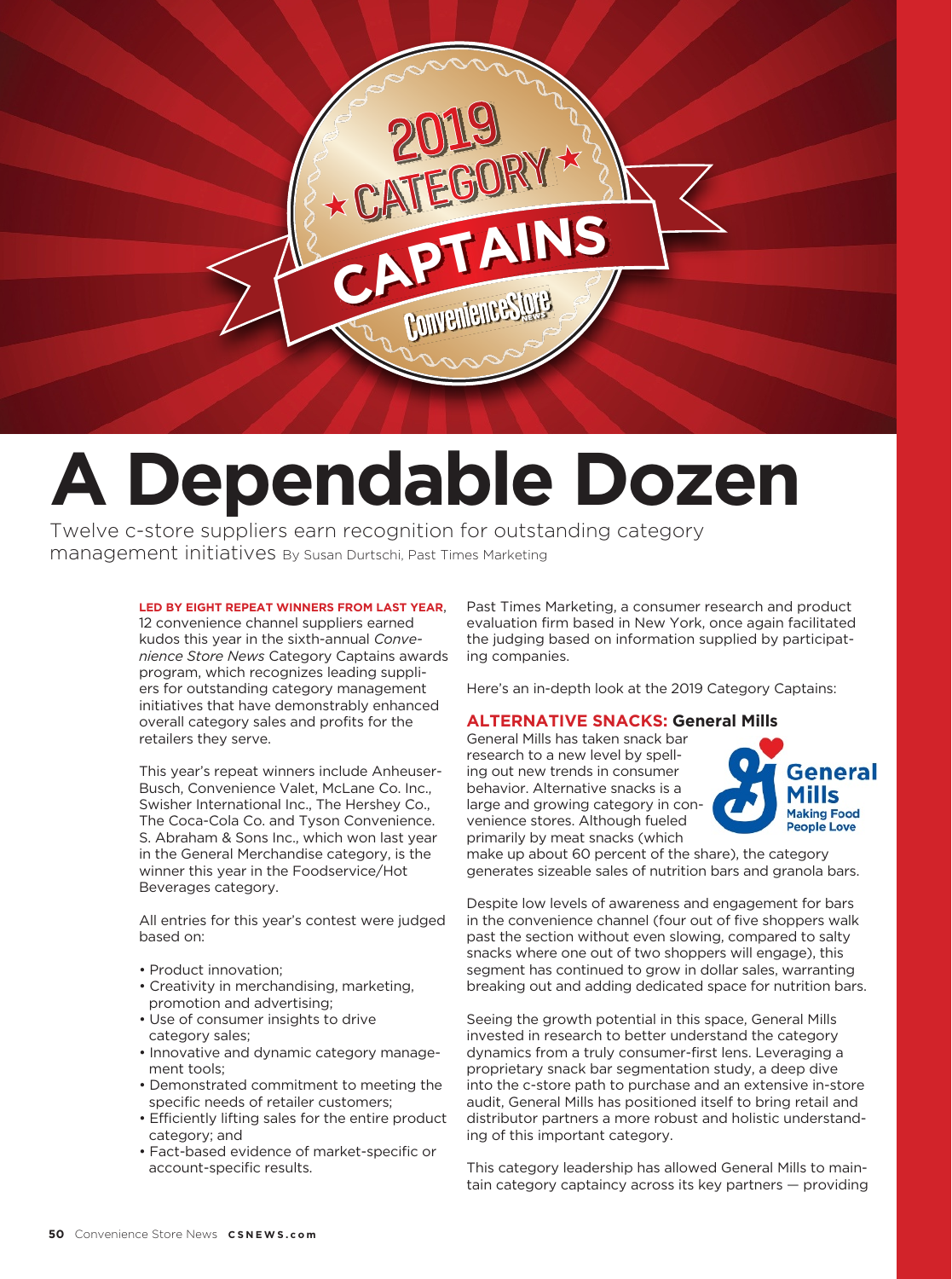#### **E-CIGARETTE/VAPOR PRODUCTS: E-Alternative Solutions**

E-Alternative Solutions (EAS) is at the forefront in supporting retail



 $CAPTAINS$ 

and wholesale cus- E-ALTERNATIVE SOLUTIONS tomers in category

growth through maintaining and growing the core vaping business, while expanding with innovative technology that meets adult consumers' needs and high expectations.

An independent, family-owned provider of electronic alternatives to cigarettes, EAS' vapor products are research-tested, U.S. made (with domestic and imported ingredients) and marketed only to adult smokers. The company is committed to innovation, category growth and, ultimately, leading the industry into the promise of "A World Beyond Smoking."

Together with its sister company Swisher International Inc., EAS brings decades of collective experience — and an intimate understanding of tobacco industry shortfalls — to design programs that can be customized to business models and consumer bases.

EAS has undertaken a leadership role in the creation of sensible industry standards and regulations, helping to formulate the Vapor Technology Association (VTA) marketing standards. Its work on the VTA board of directors advances the interests of the industry's manufacturers, wholesalers, small business owners and entrepreneurs.

Widely considered authorities on the rapidly evolving regulatory landscape, EAS executives are frequently sought to speak on the complex legal issues facing the industry, including such topics as responsible marketing practices,



understanding and meeting Food and Drug Administration (FDA) requirements and how to navigate the plethora of state laws regarding the vapor category.

In the past five years, most EAS accounts have experienced both the highs and lows of the vaping category, and the supplier has stepped in to help lessen the uncertainty in the market with solid advice and retail support, such as by guaranteeing its product. The additional depth of experience at EAS is layered on top of robust analysis to help top national accounts reinvigorate their investment in vaping and help mitigate the volatility of unclear regulatory guidelines, thereby rebuilding a fast-growing category within their tobacco sections.

EAS has also advocated for recategorization of data to properly reflect the current vaping market, including nicotine salt, disposables and sub-ohm vapor systems, so that customers have the tools and options needed to meet and exceed adult consumer preferences in their stores. Training of store staff and discussions on space (category) management and adult consumer preferences then ensure results. In two years, EAS has captured more than 20 percent of the vaping category business in large chains.

## **FOODSERVICE/HOT BEVERAGES:**

**S. Abraham & Sons Inc.** Coffee generates more than 77 percent of overall hot beverage sales at c-stores. S. Abraham & Sons' (SAS)



Beantown Gourmet Coffee is sold at 500-plus locations from Wisconsin to Maine. SAS is leading the hot beverage industry as a wholesale distributor with unrivaled digital menu solutions as part of its refreshed program, launched in the third quarter of 2018.

SAS is engaging retailers to create better customer experiences through digital communication solutions. Customers perceive digital environments as modern and clean, which can impact return visits and encourage brand loyalty. Dynamically designed menus foster a consistent message and schedule, and can achieve 100 percent brand compliance. This is reflected in increased profits and customer loyalty with a premium brand coffee program offering a wide variety of marketing solutions. The "best practices" within a premium brand encourage and engage customers from the pump to the cash register and create a coffee shop atmosphere with pumptoppers, premium signage and wall coverings that shout "freshly brewed."

Beantown Gourmet Coffees are comprised of 100 percent Arabica beans and produced by a third-generation, family-owned coffee roaster with more than 85 years of